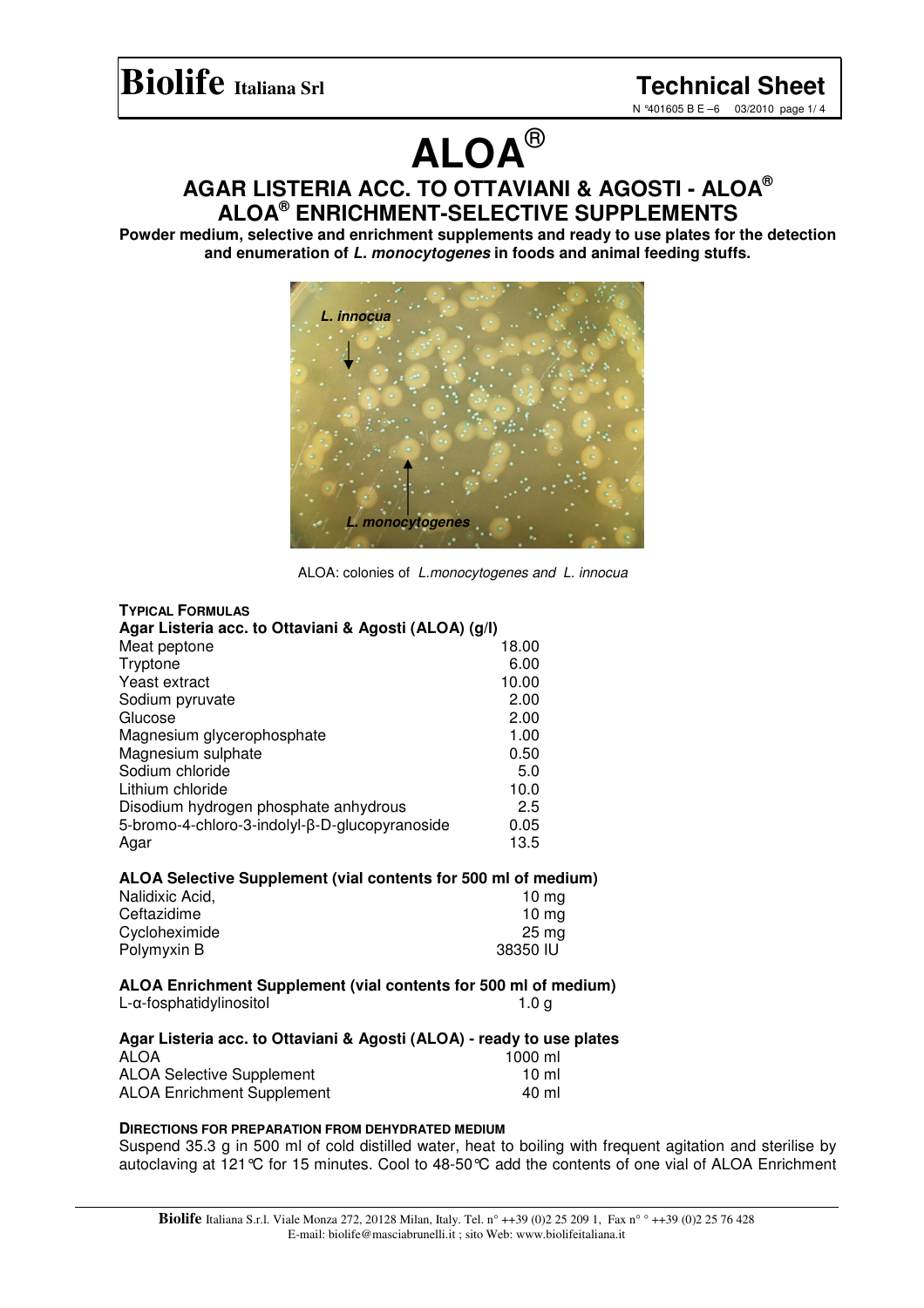### **Biolife Italiana Srl Technical Sheet**

N °401605 B E –6 03/2010 page 2/ 4

Supplement pre-warmed to 48-50°C, and the contents of one vial of ALOA Selective Supplement, reconstituted with 5 ml of ethanol/sterile distilled water (1:1). Mix well and distribute in sterile Petri dishes. Aspect of the medium: homogeneously turbid.

Final pH 7.2 ± 0.2

#### **DESCRIPTION**

Agar Listeria acc. to Ottaviani & Agosti (ALOA), complete with selective and enrichment supplements, is a selective and differential medium for the isolation of *Listeria* spp. from foodstuffs and other samples and for the identification of *L. monocytogenes*. The selectivity of the medium is due to lithium chloride and to the addition of antimicrobial selective mixture containing ceftazidime, polymyxin B, nalidixic acid and cycloheximide. The differential activity is due to the presence in the medium of the chromogenic compound X-glucoside as a substrate for the detection of ß-glucosidase enzyme, common to all *Listeria* species. The specific differential activity is obtained by means a substrate (L-a-phosphatidylinositol) for a phospholipase C enzyme that is present in *L. monocytogenes* and in some strains of *L.ivanovii.* Thanks to the combination of both substrates, it is possible to differentiate the colonies of *Listeria* spp., which grow with a green-blue colour, from the colonies of *L. monocytogenes,* which grow with a greenblue colour surrounded by an opaque halo.

Agar Listeria acc. to Ottaviani & Agosti (ALOA) allows to differentiate *L. monocytogenes* even in presence of a mixed flora, after incubation of 24 +/- 2 hours in an easy and reliable way, as well as direct streaking, or after enrichment in the usual selective liquid media.

ALOA has been testes by several authors in comparison with PALCAM and Oxford media (1,8,10,11,13) and with other chromogenic media (3,9). All these studies shown this medium to be superior to PALCAM and Oxford Media and to other available chromogenic media. ALOA medium has been validated as ready to use plates (1) and it is recommended by ISO 11290-1 Amd.1:2004 and by ISO 11290-2 Amd.1:2004 (5a, 5b) for the detection and enumeration of *L.monocytogenes* in foods and animal feeding stuffs.

#### **TECHNIQUE**

Agar Listeria acc. to Ottaviani & Agosti (ALOA) can be used according to the usual methods for the detection of *L. monocytogenes* after 2 steps or 1 step enrichment and for the enumeration of *L.monocytogenes*.

#### **1 step enrichment method (rapid method)**

If 1 step enrichment procedure is chosen the following "rapid" method, validated by AFNOR, may be followed:

Inoculate the sample in Fraser Broth Half Concentration in a ratio of 1:10 (e.g. 25 g sample + 225 ml of enrichment broth). Incubate at 30°C for 24+/-2 hours. Transfer a loopful of enrichment broth to the surface of ALOA plates. Examine the plates after incubation at 37°C for 24 +/- 2 hours.

Consider as *L. monocytogenes* the green-blue colonies surrounded by an opaque halo (typical colonies). Confirm the presumptive *L.monocytogenes* colonies with ALOA Confirmation Agar (REF 401606) or other suitable confirmation tests.

Consider as *Listeria* sp. non-*monocytogenes* the green- blue colonies without the opaque halo.

If no typical colonies are present after 24 h of incubation or if no growth occurs, re-incubate the plates for further 18-24 hours. If no typical colonies develop, the sample can be considered *L.monocytogens* free. If typical colonies grow in the second period of incubation confirm these colonies as described above.

#### **2 steps enrichment method (ISO 11290-1)**

The procedure recommended by ISO 11290 part 1 (detection) is the follow:

Make a 1:9 dilution of the sample in Fraser Broth Half Concentration (eq 25 q of sample + 225 ml of liquid medium). Incubate at 30°C for 24 hours.

Streak 0.1 ml aliquots of Fraser Broth Half Concentration onto a plate of ALOA medium and onto a second selective plating medium of choice. Incubate ALOA plates at  $37^{\circ}$ C for  $24 \pm 2$  hours. Reincubate negative plates for a further  $24 \pm 2$  hours.

Subculture 0.1 ml Fraser Broth Half Concentration into 10 ml of Fraser Broth and incubate at 37°C for 24 hours. If no growth occurs incubate a further 24 hours.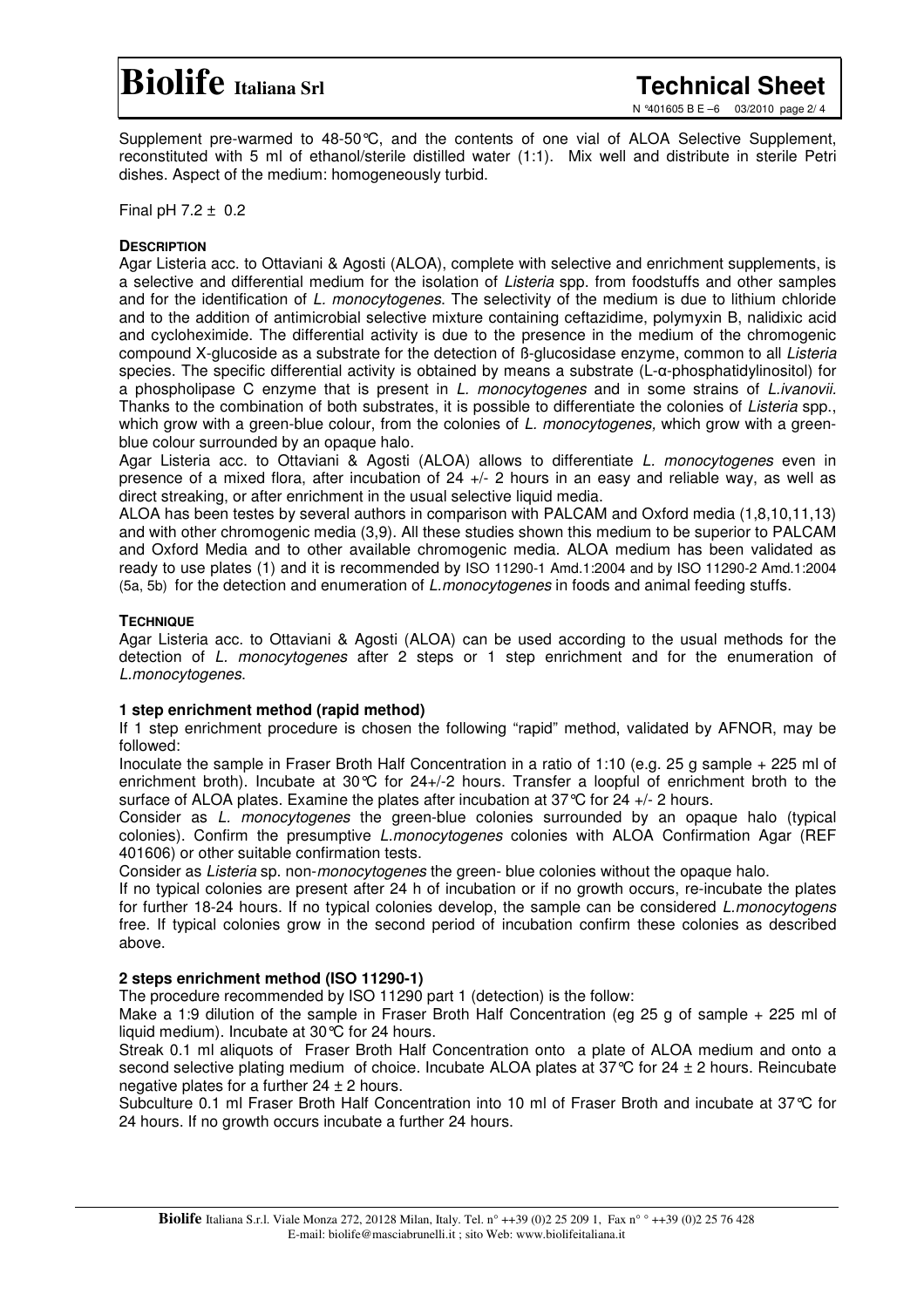### **Biolife Italiana Srl Technical Sheet**

N °401605 B E –6 03/2010 page 3/ 4

Streak 0.1 ml aliquots of Fraser Broth onto a plate of ALOA medium and onto a second selective plating medium of choice. Incubate ALOA plates at  $37^{\circ}$  for  $24 \pm 2$  hours. Re-incubate negative plates for a further  $24 \pm 2$  hours.

Confirm the typical colonies as described into ISO standard.

#### **Enumeration method (ISO 11290-2)**

The procedure recommended by ISO 11290 part 2 (enumeration) is the follow:

Make a 1:9 dilution of the sample in Fraser Broth Half Concentration or in Buffered Peptone Water (e.g. 25 g of sample + 225 ml of liquid medium). Incubate at 20°C for 1 hour.

Streak or spread 0.1 ml of resuscitated suspension onto a plate of ALOA medium and incubate at 37°C for 24  $\pm$  2 hours. Reincubate negative plates for a further 24  $\pm$  2 hours.

Confirm the typical colonies as described into ISO standard.

#### **USER QUALITY ASSURANCE (37°C –24 h)**

Productivity control

*L.monocytogenes* ATCC 19111: growth, green-blue colonies surrounded by an opaque halo *L.monocytogenes* ATCC 13932*:* growth, green- blue colonies surrounded by an opaque halo Specificity control: *L.innocua ATCC 33090:* growth*,* green-blue colonies without opaque halo Selectivity control: *E.coli* ATCC 25922, *E.faecalis* ATCC 19433*, C.albicans* ATCC 10231: inhibited

#### **STORAGE**

Dehydrated medium and selective/enrichment supplement: 2-8°C Ready to use plates: 2-8°C User prepared plates: up to 7 days at 2-8°C

#### **WARNING**

ALOA Selective Supplement contains cycloheximide, which is toxic and causes severe irritation to the skin and mucous membranes. The product is classified as T+; see the precautions to be taken on the product label

#### **REFERENCES**

1-Artault, S., Bind,J.L., Delaval,Y., Dureuil, N., Gaillard, N. (2000) AFNOR Validation of the ALOA method for the detection *of Listeria monocytogenes* in foodstuffs. Colloque de la Societé Francaise de Microbiologie, Paris, 19-20 Octobre, 2000.

2-Bauwens L. Vercammen F. Hertsens A. (2003) Detection of Listeria spp. In zoo animal faeces: use of immunomagnetic separation and a chromogenic medium Vet. Microbiol. 91, 115-123

3-Beumer, L.L. (2001) Horizontal method for the detection of *Listeria monocytogenes* ISO 11290-1. Change of Isolation Media. Wageningen University, The Nederlands.

4-Flamini, L., Rossi, I. Pondini, F. (1999) Conteggio rapido di *Listeria monocytogens* per inclusione in terreno selettivo e differenziale (ALOA). Industrie Alimentari, XXXVIII, febbraio, 127.

5a-ISO 11290-1:1996 Amd.1:2004. Microbiology of food and animal feeding stuffs-Horizontal method for the detection and enumeration of *Listeria monocytogenes* - Part 1: Detection method- Amendment 1: Modification of the isolation media and the haemolysis test and inclusion of precision data.

5b-ISO 11290-2:1998 Amd.1:2004. Microbiology of food and animal feeding stuffs-Horizontal method for the detection and enumeration of *Listeria monocytogenes* - Part 2: Enumeration method- Amendment 1: Modification of the enumeration medium. Mioni, R., Grimaldi,

6-Gracieux P., Roche S.M., Pardon P., Velge P. (3003) Hypovirulent L.monocytogenes strains are less frequently recovered than virulent strains on PALCAM and Rapid'L.mono media. Int. J. Food Microbiol. 83, 133-145.

7-Leclerq A. (2004) Atypical colonial morphology and low recovery *of L. monocytogenes* strains on Oxford, PALCAM, Rapid'L.mon and ALOA solid media. J. of Microbiological Methods, 57, 252-258.

8-Mioni R., Grimaldi M., Bordin, P., Miglioranzi, R., Ferrigno, R. (1998) Ricerca di L.monocytogens negli alimenti. Valutazione di un nuovo terreno selettivo e differenziale specie-specifico e di un sistema rapido d'identificazione. Industrie Alimentari, XXXVII, giugno, 732.

9-Moroder L (2002) Comparison of alternative methods for the enumeration of *Listeria monocytogenes* in food. FEMS-Symposium on the Versatility of Listeria species. Izmir, October 10-11, 2002

10-Ottaviani, F., Ottaviani, M., Agosti, M. (1997) Esperienze su un agar selettivo e differenziale per *Listeria monocytogens*. Industrie Alimentari, XXXVI, luglio-agosto, 888.

11-Ottaviani, F., Ottaviani, M., Agosti, M. (1997) Differential agar medium for *Listeria monocytogenes*. Quinper Froid Symposium Proceedings, P6 A.D.R.I.A. Quinper (F) 16-18 June, 1997

12-Sacchetti R., Bianucci F., Ambrogiani E. (2003) Detection of L.monocytogenes in foodstuffs using chromogenic isolation media. New Microbiol. 26, 269-274.

13-Vlaemynck, G., Lafarge, V., Scotter, S. (2000) Improvement of the detection of *Listeria monocytogenes* by the application of ALOA, a diagnostic, chromogenic isolation medium. J.Appl. Microbiol., 88, 430.